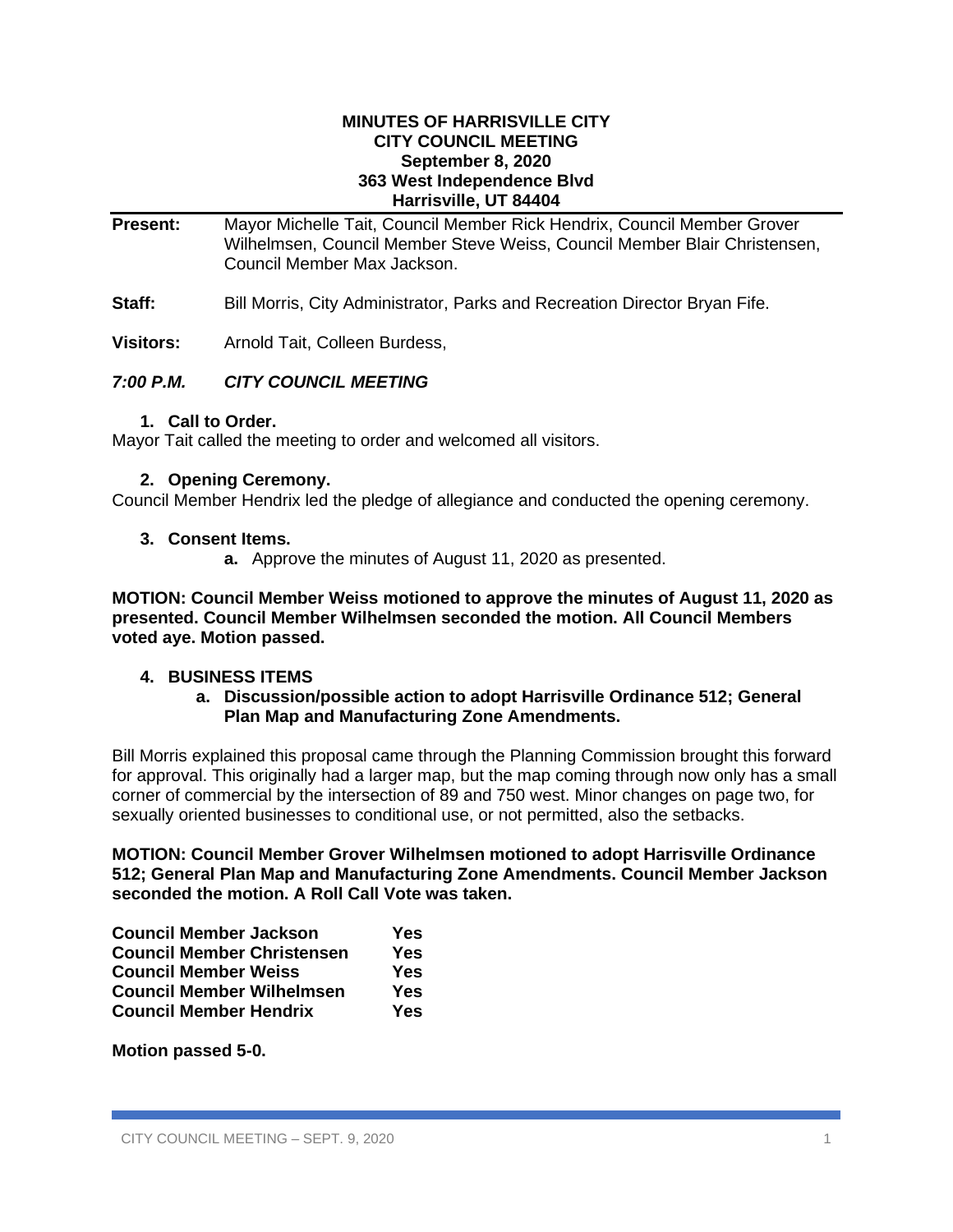## **b. Discussion/possible action to adopt Harrisville Resolution 20-13; Interlocal Agreement with Weber County for Survey Related Services.**

Bill Morris explained that years ago when Ernest Rowley was the Surveyor, we had an interlocal agreement where he would look at subdivisions before submission to address any errors. That expired when he left office. We are looking to redo that, which would stream line our subdivision process. For example, with Jennings subdivision  $1<sup>st</sup>$  amendment, there were changes requested by the surveyor's office, if that had been done in advance that would have helped get through faster. Three are fees associated with that, and this resolution adopts the fee posed to the developer.

**MOTION: Council Member Weiss motioned to adopt Harrisville Resolution 20-13; Interlocal Agreement with Weber County for Survey Related Services. Council Member Hendrix seconded the motion. A Roll Call Vote was taken.**

| <b>Council Member Jackson</b>     | Yes |
|-----------------------------------|-----|
| <b>Council Member Christensen</b> | Yes |
| <b>Council Member Weiss</b>       | Yes |
| <b>Council Member Wilhelmsen</b>  | Yes |
| <b>Council Member Hendrix</b>     | Yes |

## **Motion passed 5-0.**

## **c. Discussion/possible action to adopt Harrisville Resolution 20-14; Contract with Mackey Smith, Tanner LLC, for facilitation of CARES Act funding.**

Mayor Tait explained this is relation to the CARES Act, we are the only city in Weber County that decided to disperse their own funds of the CARES Act. Ogden ran out of money and is now going with the County. Ogden City Council Member recommended working with Mackey to do the best thing we can with this money. In the packet, there is a contract for services, reviewed by Bill Morris. Payment can come from the CARES Act as well. If we can use this money to help our city, she proposes we do this. Council Member Wilhelmsen asked if this helps us keep in line with what we can do with this money. Mayor Tait said, this will always come back to us, he is advising us; he is getting all of the information from the Treasury Office and disseminating this. Council Member Jackson asked if he is capping his fee at \$2500. Mayor Tait confirmed and said we get at least five session with him, not to exceed \$2500. Council Member Wilhelmsen asked if this is coming out of the city money or from the CARES Act. Mayor Tait confirmed this is coming from the CARES Act, as is essentially paying for itself. Council Member Wilhelmsen applauded the city for what they are doing and helping our businesses. Mayor Tait said we have been taking these applications, and our businesses are doing well, there are not too many that say they need a lot of help. Those that need help. Jackson asked if the word is getting out. Mayor said email and personal contact with each business. Hopefully this will provide more ways to communicate with the businesses.

## **MOTION: Council Member Jackson motioned to adopt Harrisville Resolution 20-14; Contract with Mackey Smith, Tanner LLC, for facilitation of CARES Act funding. Council Member Weiss seconded the motion. A Roll Call Vote was taken.**

| <b>Council Member Jackson</b>     | Yes |
|-----------------------------------|-----|
| <b>Council Member Christensen</b> | Yes |
| <b>Council Member Weiss</b>       | Yes |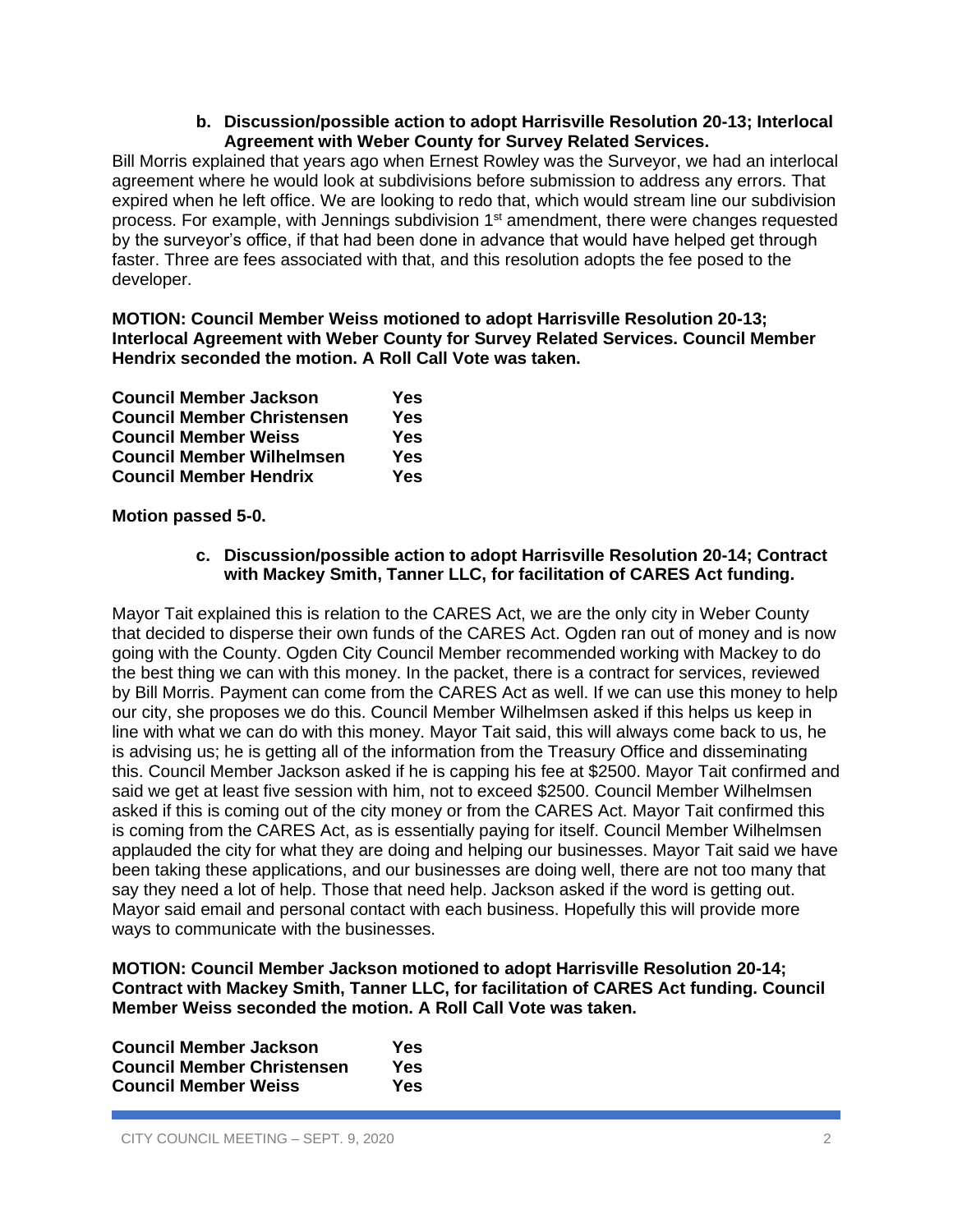**Motion passed 5-0.**

## **d. Discussion/possible action to adopt Harrisville Resolution 20-15; Policies and Procedures Updates.**

Bill Morris explained the updated draft includes changes on A-1-1. The police chief has generally adopted Lexipol as policy and procedures for their personnel manual. This now grants authorization for this practice. Additional changes in this draft have been recommended by Camille Johnson as she reviewed our policy manual. A-2-6 previously titled "Appearance", now includes a uniform policy which includes additional policy for how this is to be used and if an employee leaves the city, and the city has expended money for uniforms, we can recoup those costs. This only applies to full time employees who are not on some type of temporary leave. Council Member Jackson asked if someone leaves six months into a fiscal year and uses half of the balance, how would that be handled. Bill Morris explained the employee can reimburse the city or return the uniform back.

Council Member Jackson said previously he would prorate this. For example, if an employee purchases something large at the beginning of the fiscal year, they would prorate the amount across the year. Bill said the police department wants uniforms back if the employee leaves within the year; if more than a year, they are allowed to keep it. Council Member Jackson pointed out often times uniforms that have been worn sit downstairs and do not get worn. Mayor Tait responded this is not the purpose. Bill Morris said this is to address issues with people who are on temporary leave trying to use uniform money for purchases. He said if Council prefers to prorate this, he has no objection to that.

Council Member Jackson explained the uniform allowance can be used to purchase anything worn on their person. If they have used uniform allowance to purchase expensive things, like guns, and knives, they should have to pay for that. If this is just clothing, and they have only stayed six months, he does not see a reason to return that. Mayor Tait said there is concern because the last few recruits have only stayed a few months and the city has taken quite a hit on this. Council Member Wilhelmsen asked for clarification on what is allowed purchases. Bill Morris outlined examples of things that can be work on the person and qualify. Council Member Wilhelmsen asked if clothing can be separated from equipment. Council Member Jackson said he can see if another police department recruits one of our officers, and they use the same color of uniform, an officer can hire on with a uniform in place. Some departments payout uniform allowance to the officer, and the officer would not have to purchase much. We would essentially be supplying other department uniforms.

Bill Morris said he does not have a specific position on this, if Council would like to make changes. Council Member Wilhelmsen said he would like to see specific equipment returned. Mayor Tait explained any issues that arise can be addressed in the future as well. Bill Morris indicated there are more changes needed in the policy manual, since it has been quite a while since this was updated. Council Member Hendrix asked if this could be revisited in six months. Bill Morris suggested reviewing this when budget season begins next year. When the uniform allowance, that would be a good time to revisit this. Council Member Jackson explained when a new officer is hired, the costs to equip the officer are used up quickly. There is a small amount to buffer the uniform budget to address this.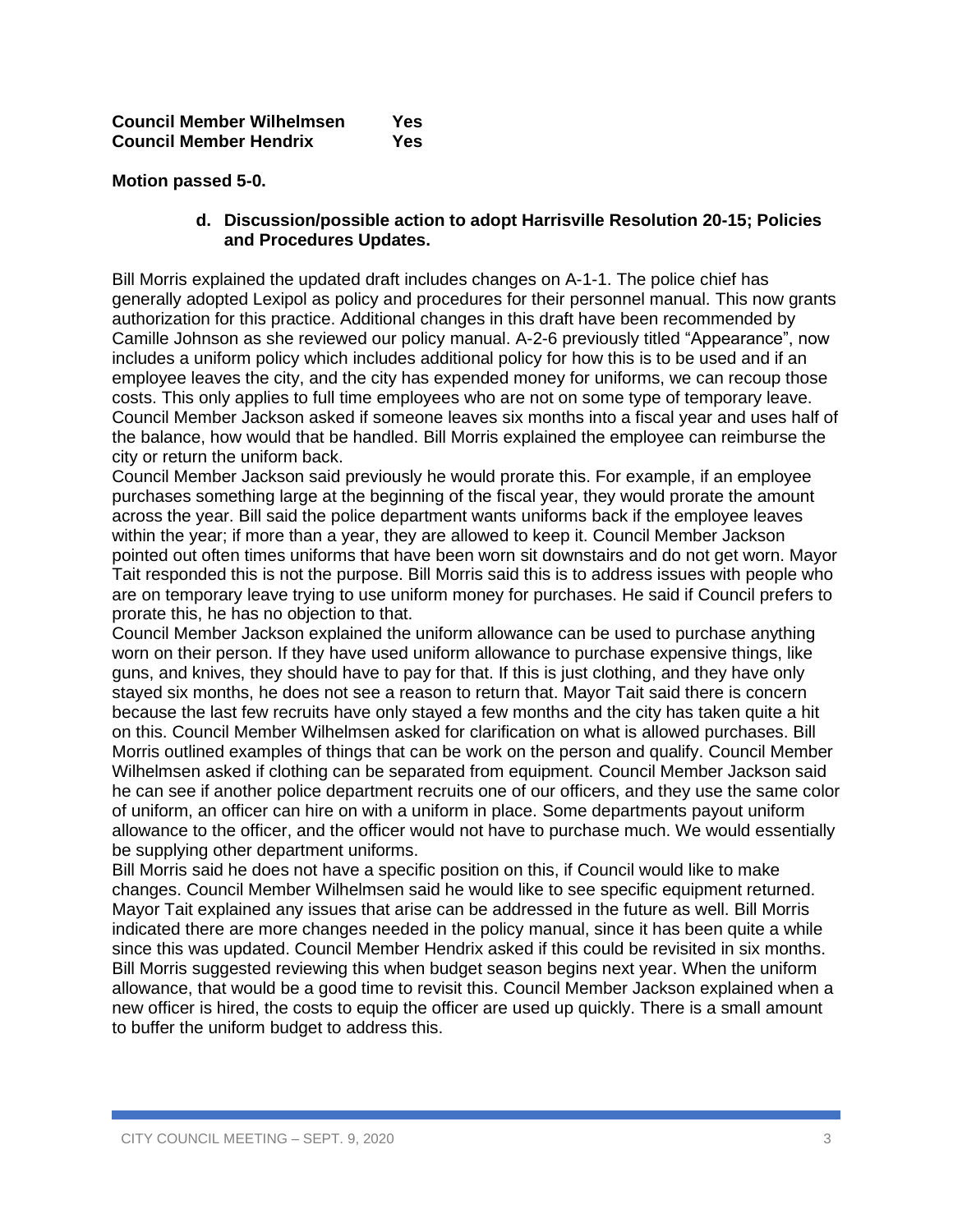**MOTION: Council Member Weiss motioned to adopt Harrisville Resolution 20-15; Policies and Procedures Updates. Council Member Hendrix seconded the motion. A Roll Call Vote was taken.**

| <b>Council Member Jackson</b>     | Yes |
|-----------------------------------|-----|
| <b>Council Member Christensen</b> | Yes |
| <b>Council Member Weiss</b>       | Yes |
| <b>Council Member Wilhelmsen</b>  | Yes |
| <b>Council Member Hendrix</b>     | Yes |

**Motion passed 5-0.**

## **e. Discussion/possible action to adopt Harrisville Resolution 20-16; a Resolution to indicate initial intent to create Four Mile Special Service District.**

Bill Morris explained as the golf course property develops, we are looking to put this in a special service district to address some of the issues that will arise to maintain this and alleviate a tax burden for the rest of the city for this development. Taxes for the special service district will be available to address those needs. Glen Gammell explained Pineview Water District is not taking on more areas due to laws requiring metering and piping issues. The expenditure for this is great and thereby creates the need for this service district. Additional capacity is added for future drainage and flood control, and everyone else should not be expected to pay for this. Transportation and recreation are included to help carry out the needs of this area. Bill Morris said the second "Whereas" clause should be removed and sewer services need to be added. The HOA will take care of most services with exception to city roads and the irrigation system. Secondary irrigations systems can be complicated because water meetings must be attended which are held during the day when HOA members are often working. The HOA will handle other services but they may come back to the city at some point in the future and if we have planned for that with a special service district, we will have a mechanism in place to address this. If the HOA fails, they can dissolve and the city will impose the special service tax for this district and have the ability to take over the improvements and services. The Council will be the board of directors and handle the special service district or an administrative board can be assigned which would become essentially a "Planning Commission" for the district. For now, this resolution gives the initial intent to see if this is something we want to do. Council Member Jackson asked if this is supported conceptually. Mayor Tait confirmed this is a concept plan. Bill Morris said we have to collect property owner's signatures on a petition, hold a public hearing, all before the district can be created. Council Member Jackson asked if this provide immediate services. Bill Morris confirmed yes, we are looking at maintaining secondary water to begin with. The HOA is not being considered to handle the secondary water system, but there are other things we are considering. Council Member Weiss commented HOA's have a tendency to fail, this will cover the city without affecting all of the other residents. Bill Morris explained if other areas in the city need these same services, they will be able to annex into the service district, keeping the costs out of the city budget, so the rest of the city is not subsidizing these areas. Council Member Wilhelmsen asked for clarification on the secondary water and assessing appropriate fees. Glen Gammell responded the secondary water systems will be installed by the developer at the developers cost. When they are inspected and functioning properly, they will be turned over to the city for maintenance. The special service district will assess appropriate fees to all homes within the district to cover the maintenance costs that will not be higher than what is being paid to other secondary water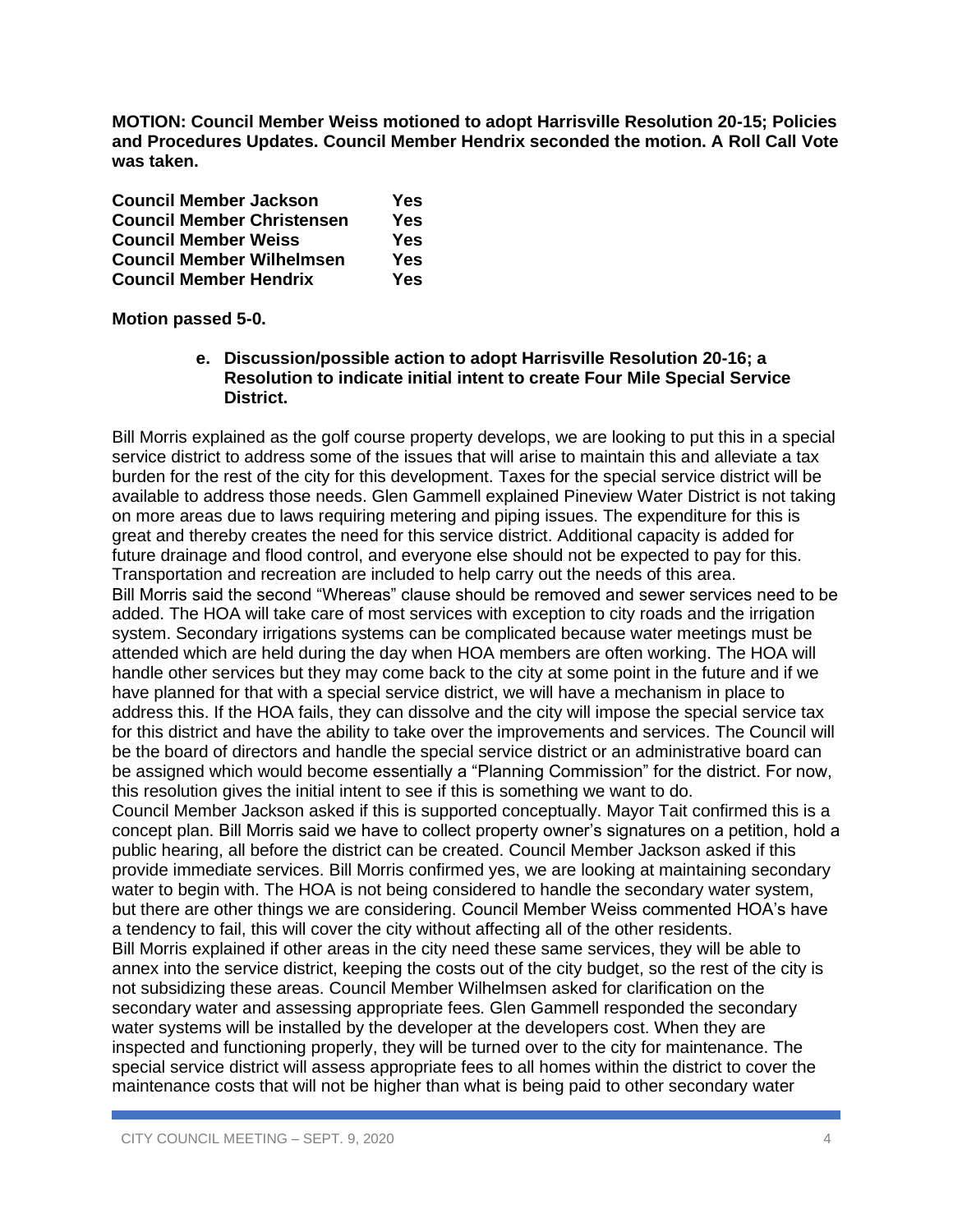systems provider. The developer will build appropriate ponds, structures, pipes, and meters for the subdivision, once the city has signed off on this, the developer will turn the system over to the city at no cost. Council Member Jackson asked what Pineview's opinion is. Glen Gammell said they have a lot to address without taking over more of our city; they are having to take out loans to address their metering needs.

**MOTION: Council Member Christensen motioned to adopt Harrisville Resolution 20-16; a Resolution to indicate initial intent to create Four Mile Special Service District, as amended to include sewer. Council Member Hendrix seconded the motion. A Roll Call Vote was taken.**

| <b>Council Member Jackson</b>     | Yes |
|-----------------------------------|-----|
| <b>Council Member Christensen</b> | Yes |
| <b>Council Member Weiss</b>       | Yes |
| <b>Council Member Wilhelmsen</b>  | Yes |
| <b>Council Member Hendrix</b>     | Yes |

**Motion passed 5-0.**

## **f. Discussion/possible action to adopt Harrisville Resolution 20-17; a Resolution to indicate initial intent to create Harrisville Cemetery Special Service District.**

Bill Morris explained the idea of creating a cemetery district has been talked about for years. This would levy taxes separate from the city to eventually purchase land for a cemetery. Once the district has been setup, a site and area for development can happen at a later time. Since we are implementing another special service district, the timing is right to do both. City boundaries would be outlined for this district. Mayor Tait said she has had people in the community express interest in creating this. We do not have a site at this time, but one could be available in the future. Public hearing requirement along with 10 percent of property owners' signatures on a petition are required as well. Staff would be looking for someone to take a petition around to collect appropriate signatures. Council Member Christensen said he has been approached by several residents asking if a cemetery will be included on the golf course. There is definitely interest in the community. Council Member Weiss said this is something the city needs.

**MOTION: Council Member Weiss motioned to adopt Harrisville Resolution 20-17; a Resolution to indicate initial intent to create Harrisville Cemetery Special Service District as amended. Council Member Hendrix seconded the motion. A Roll Call Vote was taken.**

| <b>Council Member Jackson</b>     | Yes        |
|-----------------------------------|------------|
| <b>Council Member Christensen</b> | <b>Yes</b> |
| <b>Council Member Weiss</b>       | Yes        |
| <b>Council Member Wilhelmsen</b>  | Yes        |
| <b>Council Member Hendrix</b>     | Yes        |

**Motion passed 5-0.**

**g. Fall Festival Fireworks Discussion.**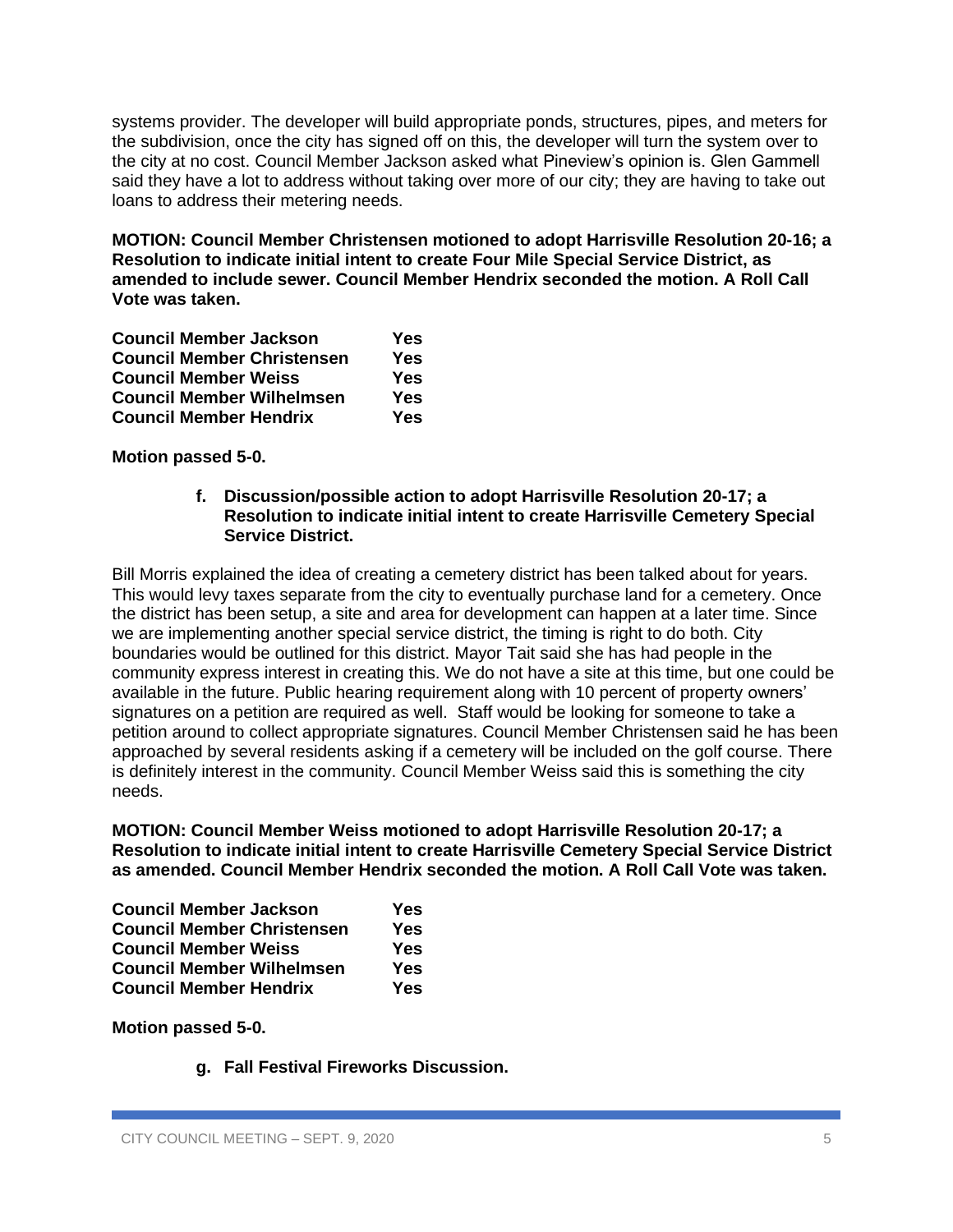Bryan Fife said he was asked previously to reschedule the canceled fireworks, if the provider is willing to reschedule. He was able to confirm this reschedule and now needs to know what direction Council would like to take for the Fall Festival, if a trunk or treat is the best option. Restrooms will be available, just like last year. Mayor Tait asked if we have access to any portable heaters. Bryan Fife said heaters are available for rent, or we could have barrel fires. Council Member Hendrix asked if the county has heaters we could borrow. Council Member Christensen said he has seen some with the county. Council Member Weiss said he is in favor of holding a trunk or treat. Bryan Fife said the event started at 5:00 p.m. last year. Mayor Tait suggested having the fireworks at 7:00 p.m.; when it is dark. All Council Members agreed to move forward.

# **5. Public Comments -** *(3 minute maximum)*

Colleen Burdess said she lives on the corner of Highway 89 and 750 West and asked with regard to the changes to the planning map earlier, she is listing her home and is wondering if she can list this as commercial.

Bill said this can be listed as potential commercial. Now they have been given permission to. Someone would have to bring in a concept plan and file a zoning map amendment application and then tear down the house to have a commercial site. Bill said she can list this as potential commercial.

# **6. Mayor/Council Follow-Up:**

Mayor reminded Council of the virtual Utah League of Cities and Towns conference coming up in a few weeks, the deadline is approaching. Please contact Jennie Knight if they would like to attend.

**7. CLOSED EXECUTIVE SESSION:** Utah State Code §52-4-205(1)(a): The Council may consider a motion to enter into Closed Executive Session for the purpose of discussion of character, professional competence, or physical or mental health of individual(s).

**MOTION: Council Member Jackson motioned to close the public meeting and enter into a Closed Executive Session. Council Member Hendrix seconded the motion. A Roll Call Vote was taken.**

| <b>Council Member Jackson</b>     | Yes |
|-----------------------------------|-----|
| <b>Council Member Christensen</b> | Yes |
| <b>Council Member Weiss</b>       | Yes |
| <b>Council Member Wilhelmsen</b>  | Yes |
| <b>Council Member Hendrix</b>     | Yes |

**Motion passed 5-0.**

Mayor and Council convened into a Closed Executive Session.

**MOTION: Council Member Weiss motioned to close the Closed Executive Session and reopen the public meeting. Council Member Wilhelmsen seconded the motion. A Roll Call Vote was taken.**

**Council Member Jackson Yes**